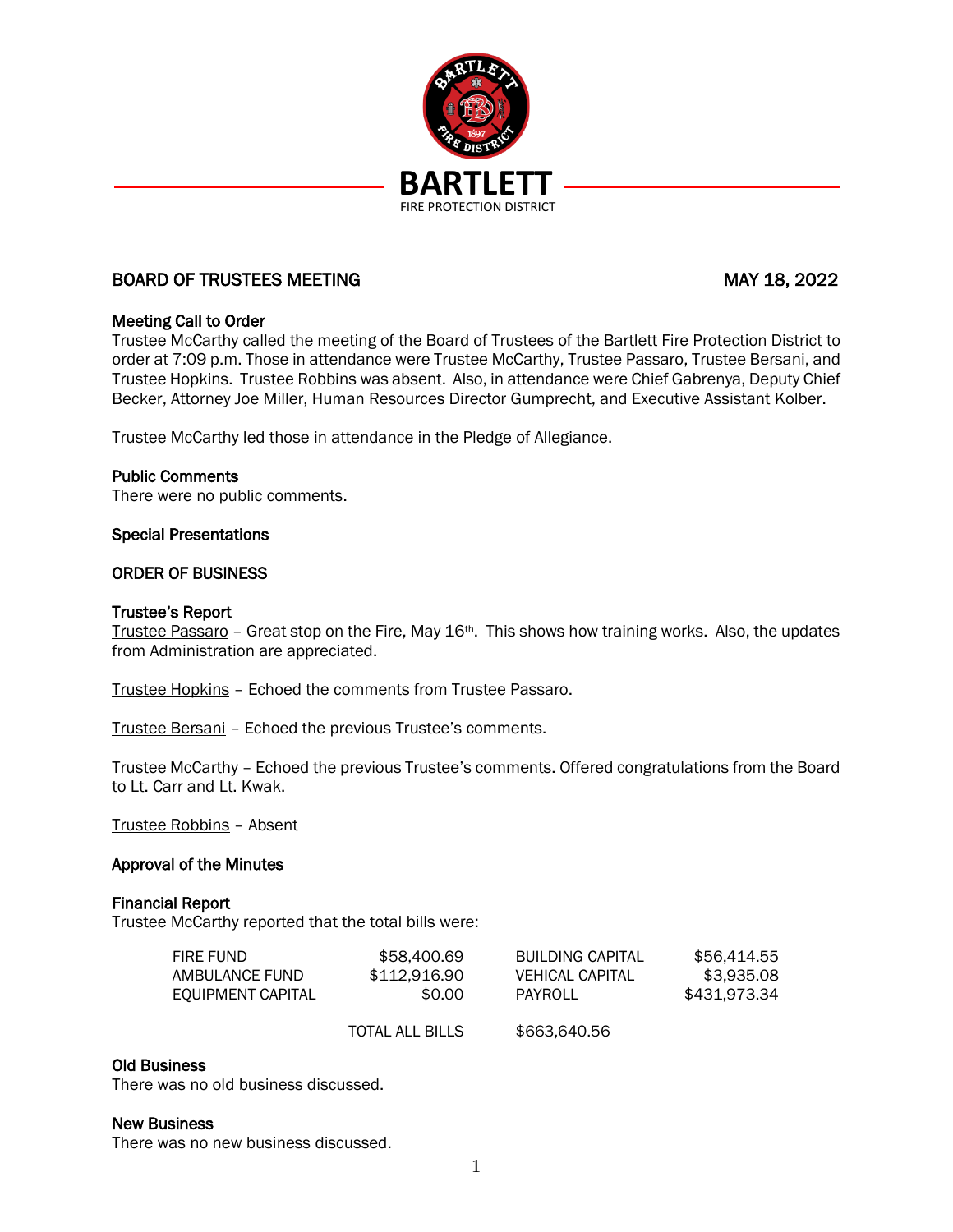## Consent Agenda

Trustee Passaro made a motion to approve the consent agenda items 1 through 4. Trustee Bersani seconded the motion and with a roll call vote as follows: Trustee Passaro, yes; Trustee Robbins, absent; Trustee Hopkins, yes; Trustee McCarthy, yes; Trustee Bersani, yes; the motion so carried.

- 1. Approval of the Bill List as presented
- 2. Approval of the Board meeting Regular Session Minutes 04/20/22
- 3. Approval of Resolution #2022-03, a resolution of the BFPD authorizing, confirming, and ratifying the credentials certification and proxy.
- 4. Approval to purchase a Stryker Lucas Device.

## Action to be taken by the Board

Trustee Hopkins made a motion to approve the employment of a Northern IL University Masters in Public Administration Intern. Trustee Passaro seconded the motion and with a roll call vote as follows: Trustee Passaro, yes; Trustee Robbins, absent; Trustee Hopkins, yes; Trustee McCarthy, yes; Trustee Bersani, yes; the motion so carried.

Trustee Bersani made a motion to approve an alternative staffing model. Trustee Passaro seconded the motion and with a roll call vote as follows: Trustee Passaro, yes; Trustee Robbins, absent; Trustee Hopkins, yes; Trustee McCarthy, yes; Trustee Bersani, yes; the motion so carried.

## Attorney's Report

• No report

### Fire Chief Gabrenya's Report

• No report

## Deputy Chief Becker's Report

Reviewed the request for professional services and the timeline involved for the Station 1 remodel project. The project will be out for bid on May 25, 2022.

## Fire Marshal Heimbecker's Report

• A written report was provided on the Fire Prevention Bureau monthly activities.

### Upcoming Calendar

- 1. Memorial Day Walk and Remembrance, Bartlett Park, 10:00 a.m., May 30, 2022
- 2. IAFPD Conference, Champaign, IL June 23-25, 2022

#### **Correspondence**

• Thank you from DU-COMM's Staff for the support and recognition of National Public Safety Telecommunications Week.

## Closed Session

Trustee McCarthy made a motion to adjourn to closed session at 7:31 p.m. for the purpose of collective bargaining matters, and if necessary, for any lawful purpose. Trustee Hopkins seconded the motion and with a roll call vote as follows: Trustee Passaro, yes; Trustee Robbins, absent; Trustee Hopkins, yes; Trustee McCarthy, yes; Trustee Bersani, yes; the motion so carried.

The regular session resumed at 8:58 p.m.

Those in attendance were Trustee McCarthy, Trustee Passaro, Trustee Bersani, and Trustee Hopkins. Trustee Robbins was absent. Also, in attendance were Chief Gabrenya, Deputy Chief Becker, Attorney Joe Miller, Human Resources Director Gumprecht, and Executive Assistant Kolber.